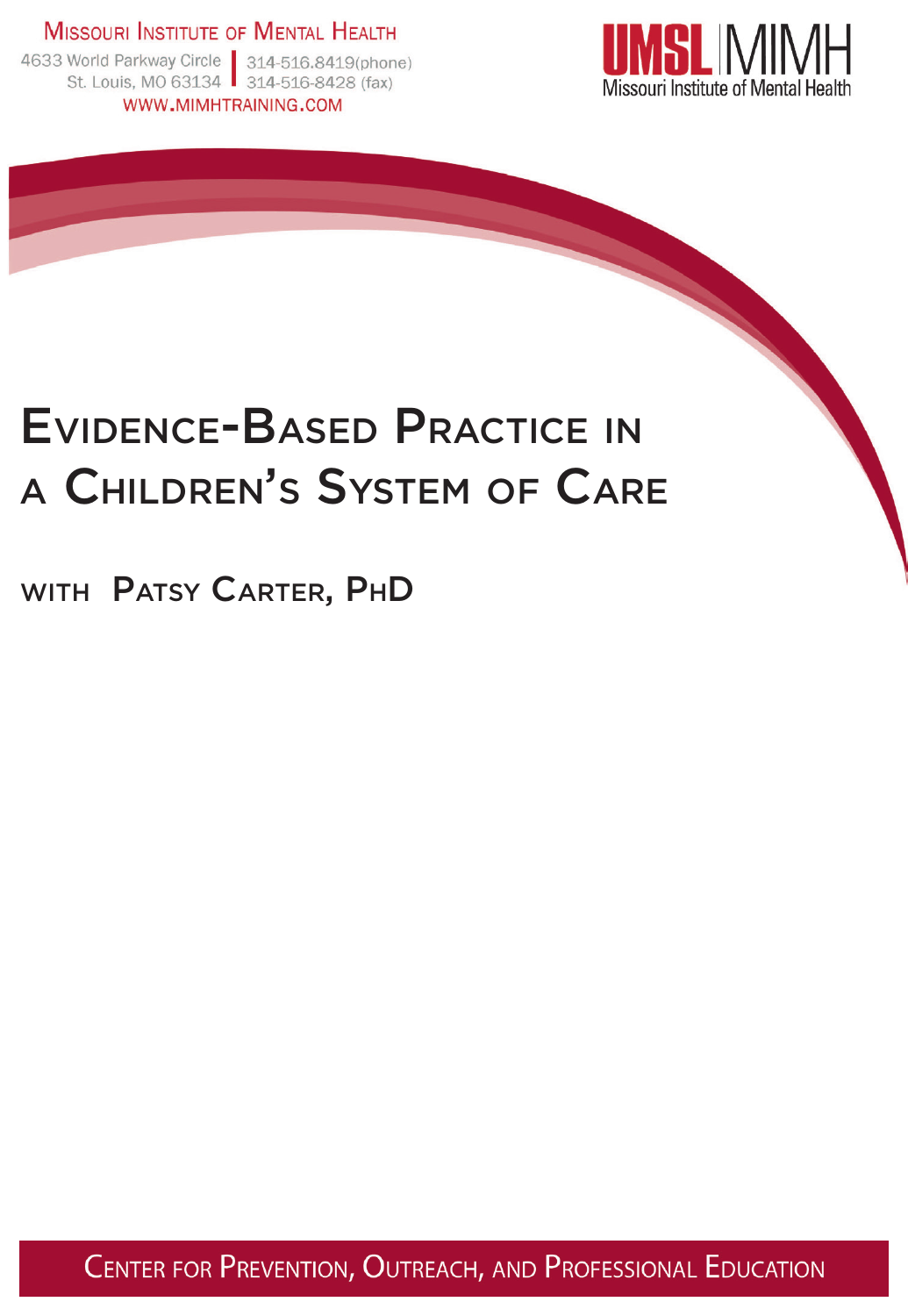# Guide Usage

This Guide is considered a master document.

If you have more than one person wanting to register for CE credit upon completing this program, you will need to make copies of the registration form, post-test and evaluation.

Here is how you receive credit for this training.

- Watch the DVD enclosed
- Complete the enclosed post-test and evaluation
- Complete the enclosed CEU form
- Return your CEU form, post-test, evaluation and \$10 to:

 Missouri Institute of Mental Health POPE Center 4633 World Parkway Circle St. Louis, MO 63134 314.516.8419

We will then send you your CEU certificate.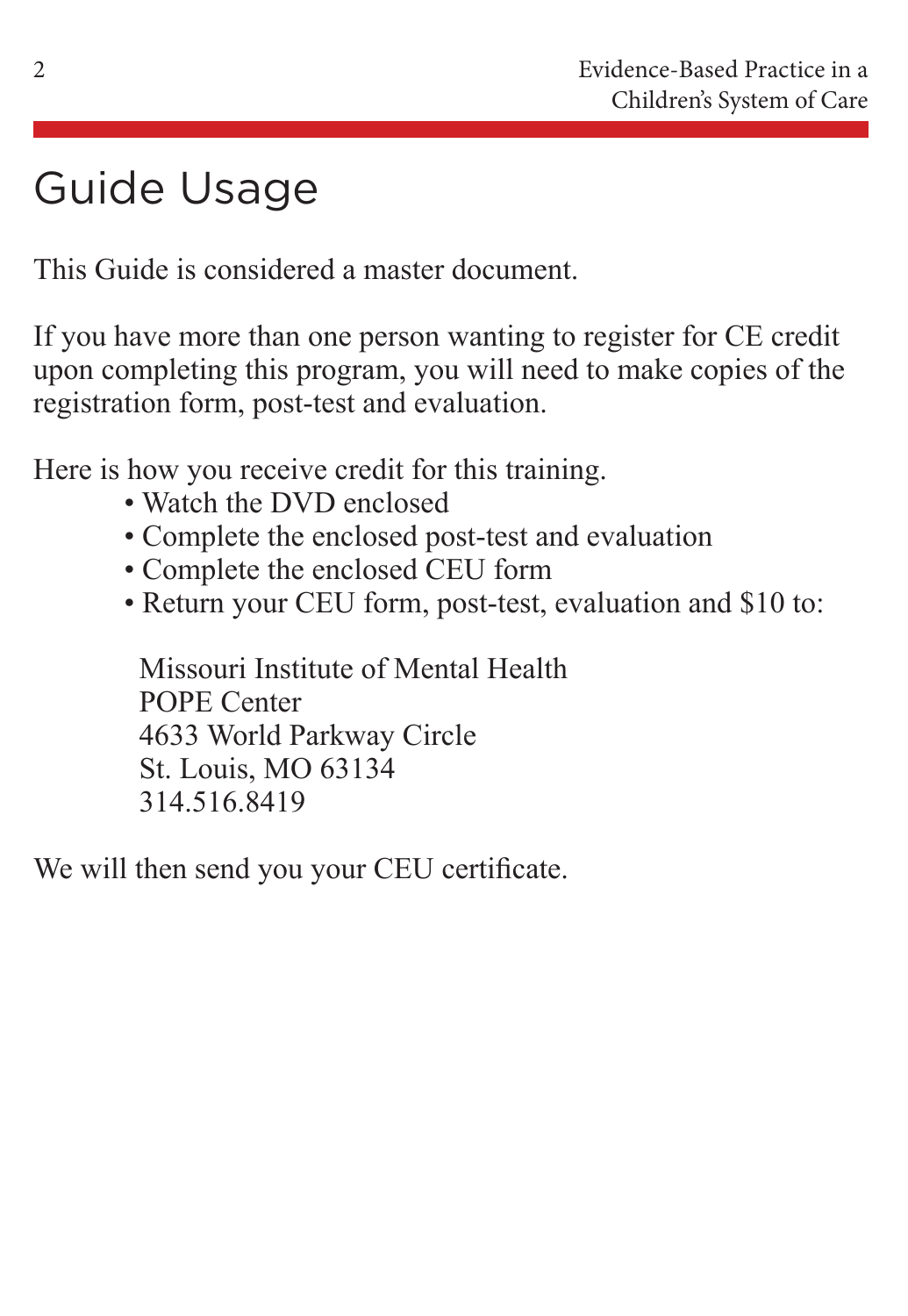### Contact Hour

The University of Missouri, Missouri Institute of Mental Health will be responsible for this program and will maintain a record of your continuing education credits earned. MIMH will award 1 clock hour or 1.2 contact hours (.1 CEU) for this program.

MIMH credit will fulfill Clinical Social Work, Counselor and Psychologist licensure requirements in the State of Missouri. Attendees with licensure from other states are responsible for seeking appropriate continuing education credit, from their respective boards for completing this program.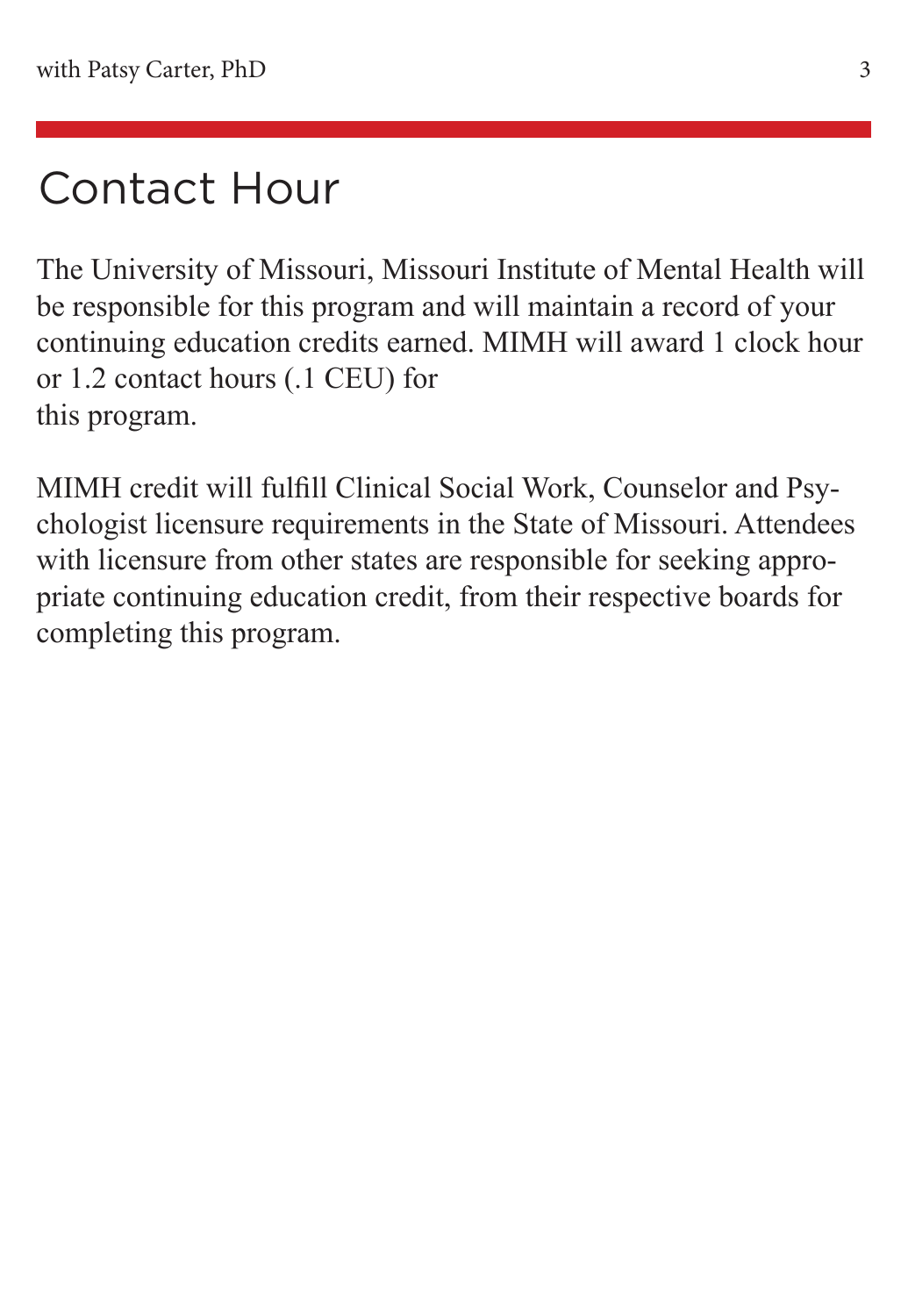### Post Test (circle your answer)

#### **1. A practice is considered evidence-based when multiple experienced clincians report positive outcomes with a wide variety of target populations.**

a. True b. False

#### **2. In a System of Care Model:**

- a. The Department of Mental Health assumes the role of "system" to provide all facets of care for a given consumer.
- b. A consumer must first go through the Medicaid Waiver system before receiving services from the Department of Mental Health
- c. All people significantly involved in a child's care—school personnel, families, even neighbors—collaborate in connecting the child and family with services and supports.
- d. Practitioners must be trained in every aspect of the system as defined by Child Welfare, juvenile justice and Department of Mental Health

#### **3. Which of the following is true:**

- a. Evidence-Based Practices exist for both preventions and interventions.
- b. Where no Evidence-Based Practice exists for a given diagnosis, a Medicaid Waiver must be obtained
- c. Evidence-Based Practices eliminate the need for clinical expertise
- d. Once a practice is listed as Evidence-Based, it applies to all persons with a similar diagnosis

#### **4.Which are elements of an evidence based practice:**

- a. Supported by research, positive outcomes of value to the recipient, manualized
- c. Positive outcomes, voted by panel of clincians, extensive training
- b. Facility/agency based, manualized, approved by Medicare
- d. Used in multiple settings, wide continuum of target populations, federally funded

#### **5. Many Evidence-Based Practices require not only extensive training, but ongoing supervision and/or mentoring.**

a. True b. False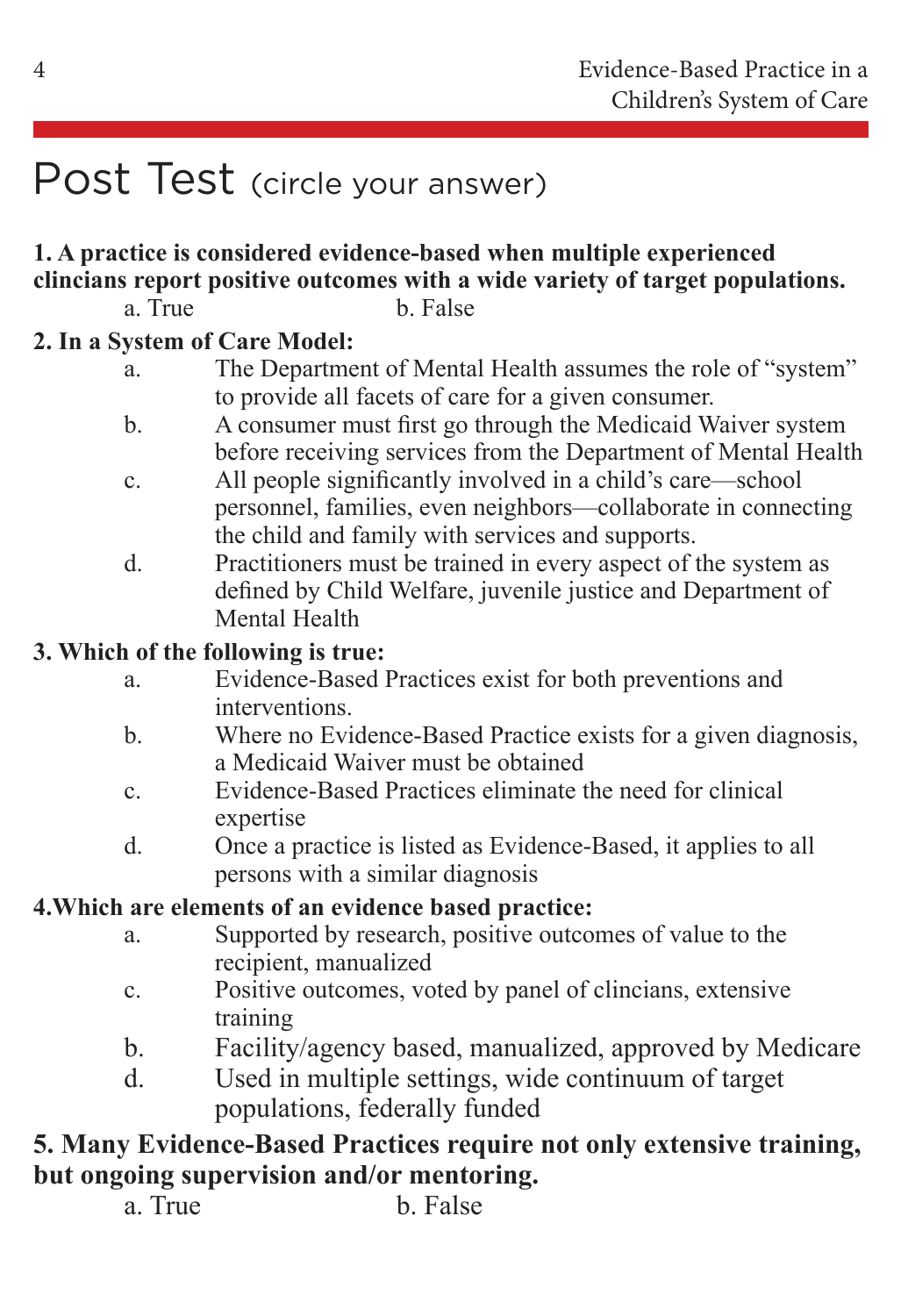# Evaluation

| Profession                                                                      |       |              |                          |  |  |
|---------------------------------------------------------------------------------|-------|--------------|--------------------------|--|--|
| <b>Program Process (Please circle one)</b>                                      |       |              |                          |  |  |
| The program objectives were met:                                                |       |              |                          |  |  |
| <b>Strongly Agree</b>                                                           | Agree | Disagree     | <b>Strongly Disagree</b> |  |  |
| The registration/purchasing process was smooth:                                 |       |              |                          |  |  |
| <b>Strongly Agree</b>                                                           | Agree | Disagree     | <b>Strongly Disagree</b> |  |  |
| The program content was well organized:                                         |       |              |                          |  |  |
| <b>Strongly Agree</b>                                                           | Agree | Disagree     | <b>Strongly Disagree</b> |  |  |
| Please explain why you disagreed with any of the above:                         |       |              |                          |  |  |
| The best thing about this training was:<br>How could this training be improved? |       |              |                          |  |  |
| <b>Name</b>                                                                     |       |              |                          |  |  |
| <b>Address</b>                                                                  |       |              |                          |  |  |
| <b>City</b>                                                                     |       | <b>State</b> | Zip                      |  |  |
| <b>Employer</b>                                                                 |       |              |                          |  |  |
| <b>Address</b>                                                                  |       |              |                          |  |  |

| 71441 CO                      |  |                  |                    |
|-------------------------------|--|------------------|--------------------|
| <b>City</b>                   |  | <b>State</b>     | Zip                |
| <b>Phone</b>                  |  | Email            |                    |
| <b>Check Enclosed</b><br>Visa |  |                  | <b>Master Card</b> |
| Credit Card #                 |  |                  | <b>Expires</b>     |
| <b>Name on Card</b>           |  | <b>Signature</b> |                    |
| Mail to: MIMH (DVD)           |  |                  |                    |
| 4633 World Parkway Circle     |  |                  |                    |
| <b>St. Louis, MO 63134</b>    |  |                  |                    |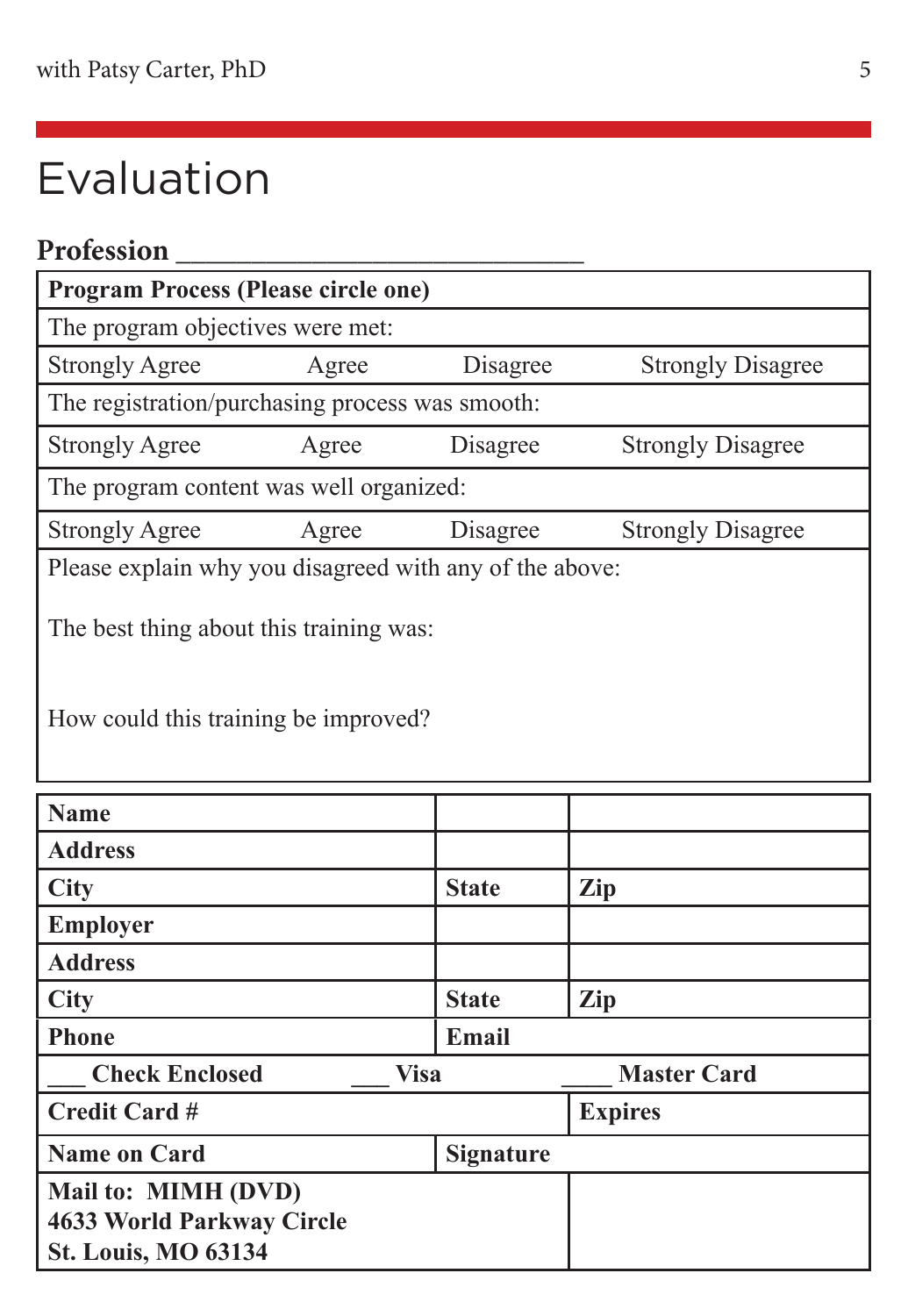# Notes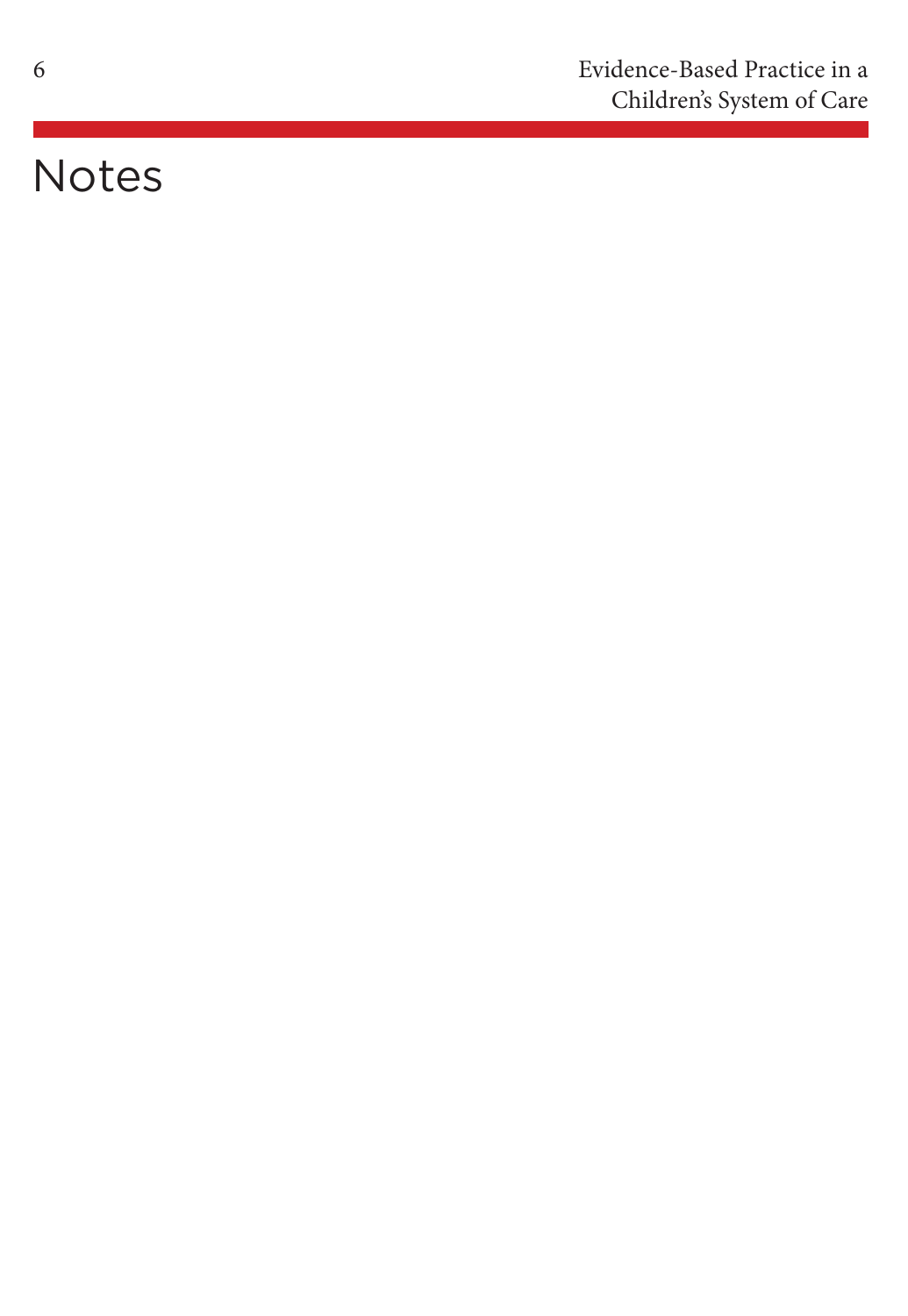# Notes